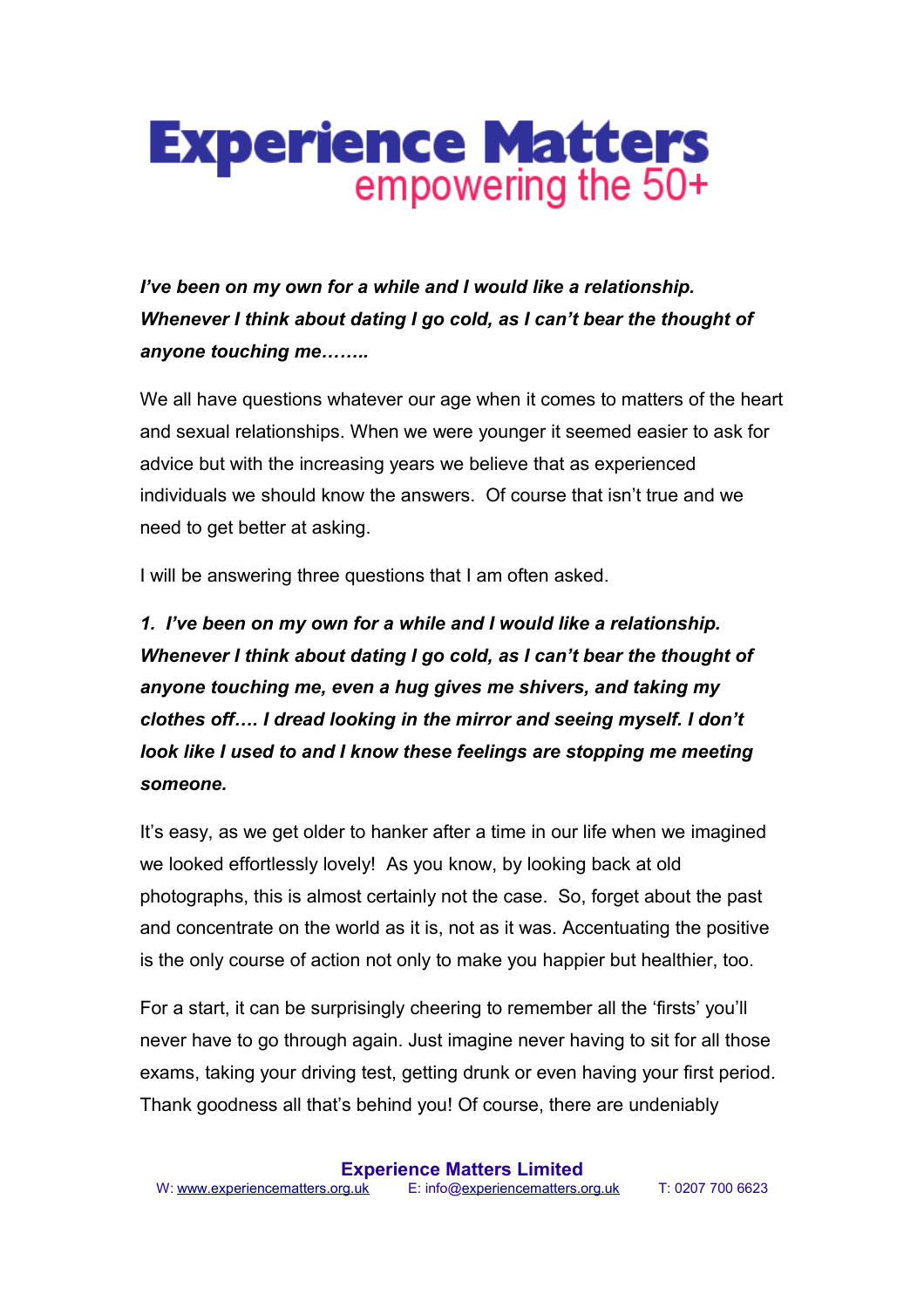moments we all wish we could experience again like meeting our first love, giving birth to our first child or going abroad for the first time,

If it's true that beauty is in the eye of the beholder, the first beholder who needs to see you as beautiful is yourself. Once you can do that, then you're no longer dependent on others to make you feel good. And you CAN do it for yourself. You CAN be as beautiful as you feel.

The magic of this is that, as soon as you see yourself as beautiful, so do others. It's infectious and has nothing to do with how you look in relation to any perceived stereotype. We also often foolishly compare ourselves with others but, as each person is unique, comparisons are as futile as they are irrelevant.

Take a look at yourself in the mirror and focus on all your good points. Start with the physical ones and make list e.g. good ankles, nice teeth etc. Now make a list of your qualities e.g. good listener, good sense of humour. Once you have your lists read them three times a day to yourself and focus your attention on these positive attributes throughout the day. You'll be surprised how quickly you begin to feel positive about yourself and you'll be back dating in no time.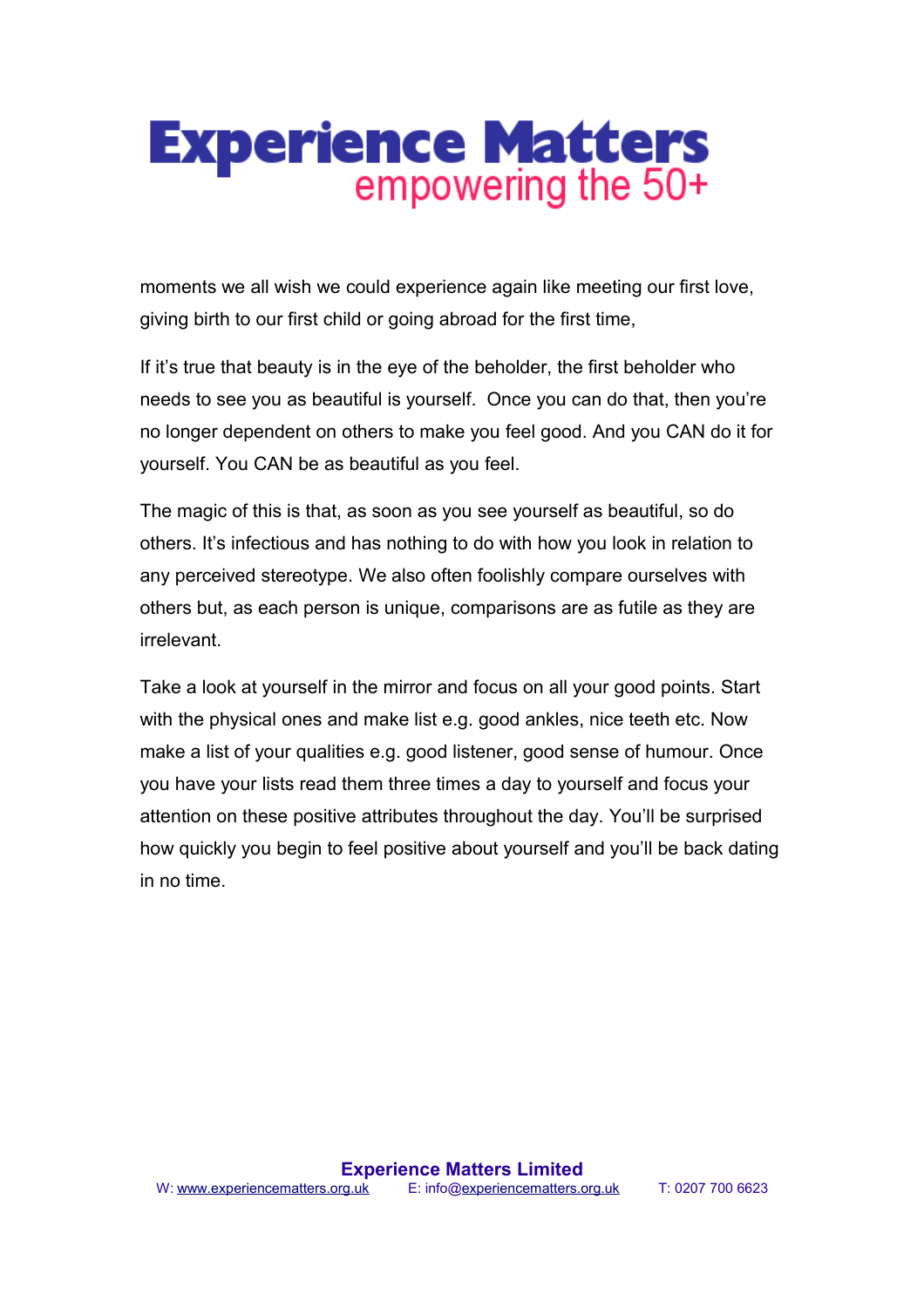*2. My marriage ended a couple of years ago. I have just started dating again. I've had several short relationships and I didn't think about safe sex; at 56, I thought I was too old. I've just been diagnosed with Chlamydia and gonorrhoea. I felt so bad and stupid when I had to go to the STI clinic and sit in the waiting room. I'm old enough to know better. How do I prevent this happening again?*

You are not the only 50+ to find yourself at an STI clinic. A recent piece of research published in the June 2008 edition of Sexually Transmitted Diseases says that the rate of sexually transmitted infections (STIs) has doubled among the over-45s in less than a decade.

We are the generation that missed out on the sex education routinely given now to young people. Then, with the development of the pill which coincided with many of us experimenting sexually, fears of pregnancy were radically reduced and so we became less insistent on using a condom. Then many of us settled into long-term relationships that we believed were monogamous and we didn't worry about STIs.

Most of us who were brought up pre-HIV have remained quite ignorant about sexually transmitted diseases believing that we're too old for them. Of course this isn't the case as bacteria and viruses aren't age conscious! As we live longer and are healthier so we'll go on being sexually active longer, too. One doctor reported that the oldest person in his clinic in the last twelve months was 93! So we do need to protect ourselves.

Sexually transmitted infections are mainly passed from one person to another during sexual activity. There are at least 25 STIs, all with different symptoms. Infection is passed vaginally, orally and anally. Most STIs will only affect you if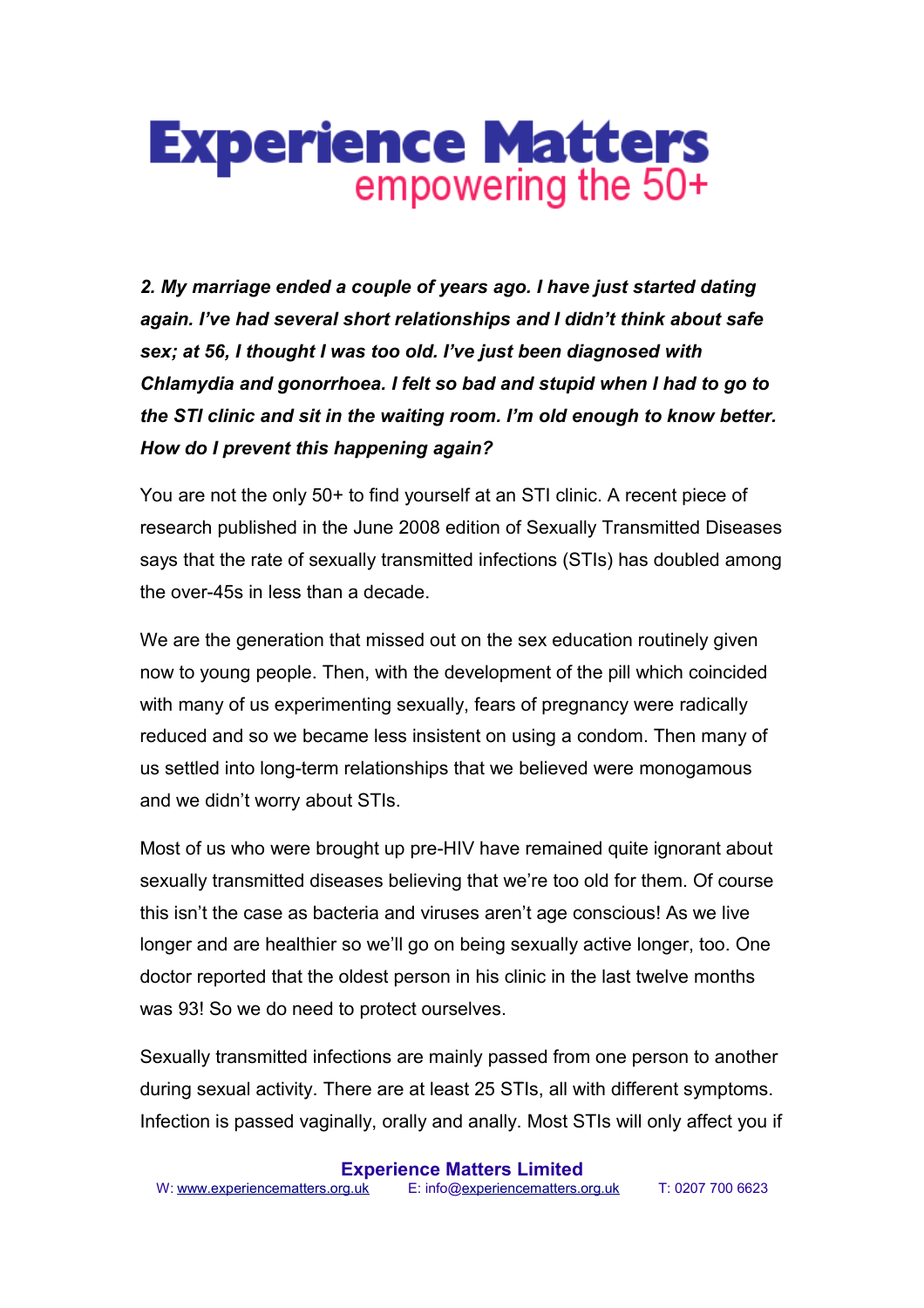

you have sex with an infected person.

Unless you've only had one monogamous partner and so have they, you could be at risk of developing an STI. That means the man wearing a condom whether you're likely to get pregnant or not! And they do work, if used properly. If men aren't familiar with them, practise until it feels comfortable.

It all sounds so simple so why don't more people use condoms? One reason is that, too often, we're not prepared. Don't get carried away in the moment and then remember when it's too late. (Alcohol often makes us lose our inhibitions.)

We also whatever our age or sex find ourselves too shy or tongue-tied to ask a new lover how many sexual partners they've had, and what neither of you can know for certain is how either of your ex-partners behaved. Practise asking your new partner so that, by the time you do it for real, it just trips off the tongue.

If you use safe sex you'll be fine from now on.

*3. I've fallen in love again. After my wife died two years ago, I never thought it would happen again but it has. I feel fifteen, and can hardly eat or sleep. I'd really like to tell my adult children but I think they'll be cross and feel bad for their mum. We are a very close family.* 

Congratulations! How lovely. It's always such a pleasure to hear from someone who's come through bad times and found happiness. I wonder why you think your children won't feel the same? You've not replaced their mother; you never could. Maybe they need some reassurance that whoever you're with, however much in love you now are, you'll never forget their mum and